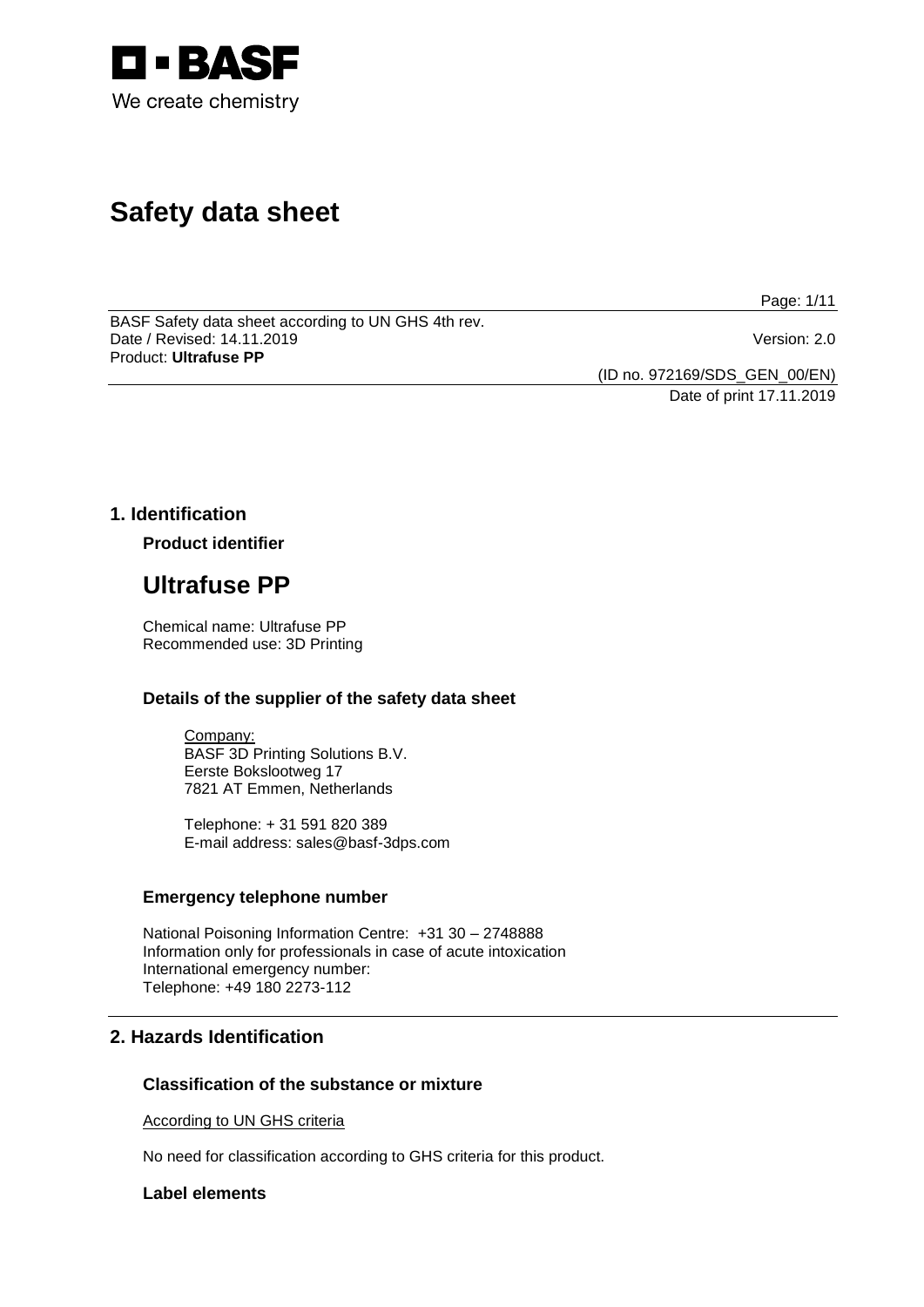Page: 2/11

BASF Safety data sheet according to UN GHS 4th rev. Date / Revised: 14.11.2019 Version: 2.0 Product: **Ultrafuse PP**

(ID no. 972169/SDS\_GEN\_00/EN)

Date of print 17.11.2019

## Globally Harmonized System (GHS)

The product does not require a hazard warning label in accordance with GHS criteria.

# **Other hazards**

## According to UN GHS criteria

No specific dangers known, if the regulations/notes for storage and handling are considered.

# **3. Composition/Information on Ingredients**

# **Substances**

## Chemical nature

Polymer

Hazardous ingredients (GHS) According to UN GHS criteria

No particular hazards known.

#### **Mixtures**

Not applicable

# **4. First-Aid Measures**

#### **Description of first aid measures** Remove contaminated clothing.

If inhaled: Keep patient calm, remove to fresh air.

On skin contact:

Wash thoroughly with soap and water. Burns caused by molten material require hospital treatment. If irritation develops, seek medical attention.

On contact with eyes: In case of contact with the eyes, rinse immediately for at least 15 minutes with plenty of water. If irritation develops, seek medical attention.

On ingestion: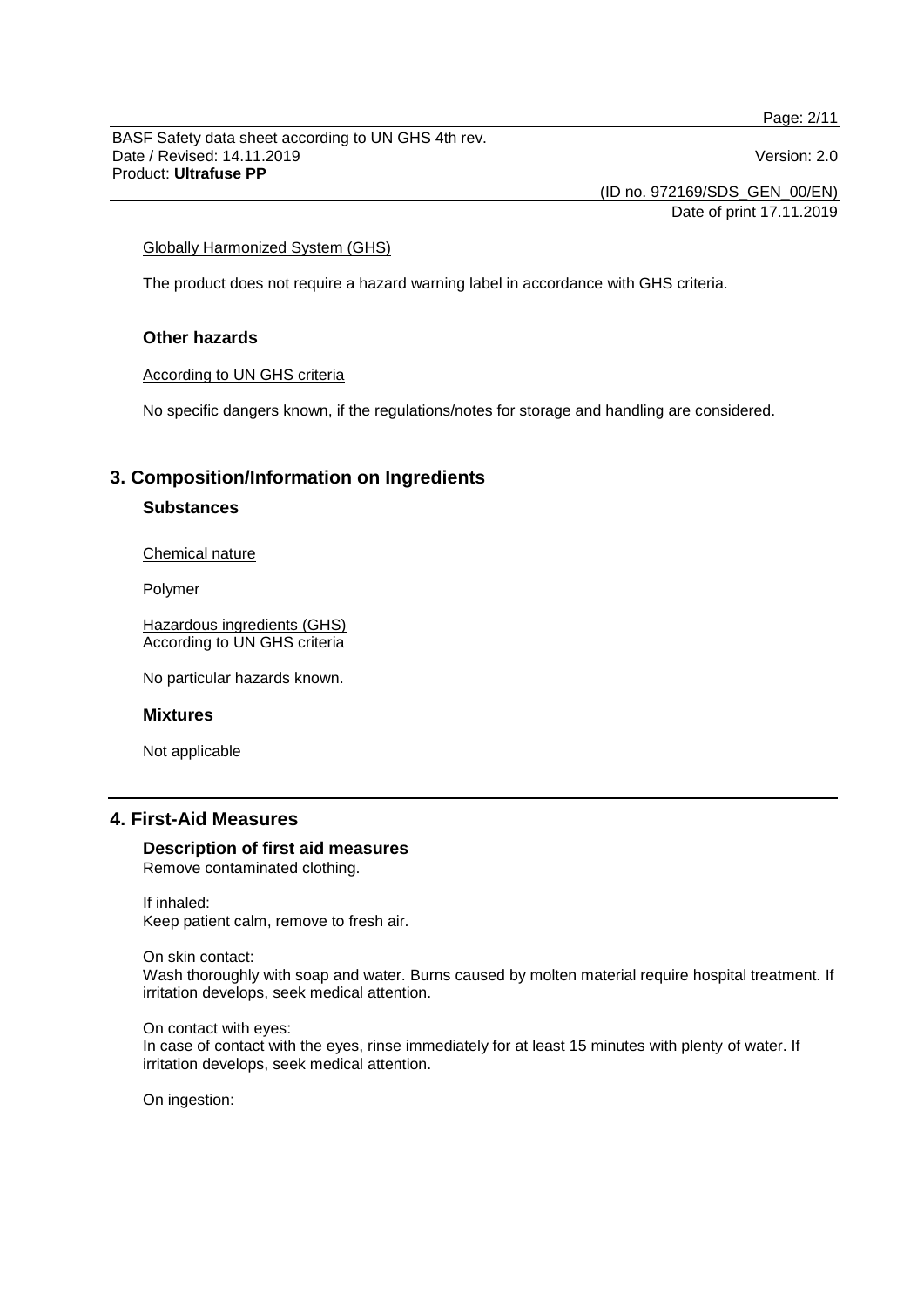Page: 3/11

BASF Safety data sheet according to UN GHS 4th rev. Date / Revised: 14.11.2019 Version: 2.0 Product: **Ultrafuse PP**

(ID no. 972169/SDS\_GEN\_00/EN)

Date of print 17.11.2019

Rinse mouth and then drink 200-300 ml of water. If adverse health effects develop seek medical attention.

# **Most important symptoms and effects, both acute and delayed**

Symptoms: (Further) symptoms and / or effects are not known so far

Hazards: No hazard is expected under intended use and appropriate handling.

# **Indication of any immediate medical attention and special treatment needed**

Treatment: Treat according to symptoms (decontamination, vital functions), no known specific antidote.

# **5. Fire-Fighting Measures**

#### **Extinguishing media**

Suitable extinguishing media: water spray, foam, dry powder

## **Special hazards arising from the substance or mixture**

carbon oxides The substances/groups of substances mentioned can be released in case of fire.

#### **Advice for fire-fighters**

Special protective equipment: Wear a self-contained breathing apparatus.

Further information: Dispose of fire debris and contaminated extinguishing water in accordance with official regulations.

# **6. Accidental Release Measures**

Avoid dispersal of dust in the air (i.e., clearing dust surfaces with compressed air). Avoid the formation and build-up of dust - danger of dust explosion. Dust in sufficient concentration can result in an explosive mixture in air. Handle to minimize dusting and eliminate open flame and other sources of ignition.

#### **Personal precautions, protective equipment and emergency procedures**

No special precautions necessary.

#### **Environmental precautions**

Discharge into the environment must be avoided.

## **Methods and material for containment and cleaning up**

For small amounts: Sweep/shovel up. For large amounts: Sweep/shovel up. Vacuum up spilled product. Reclaim for processing if possible. Ensure adequate ventilation. Avoid raising dust.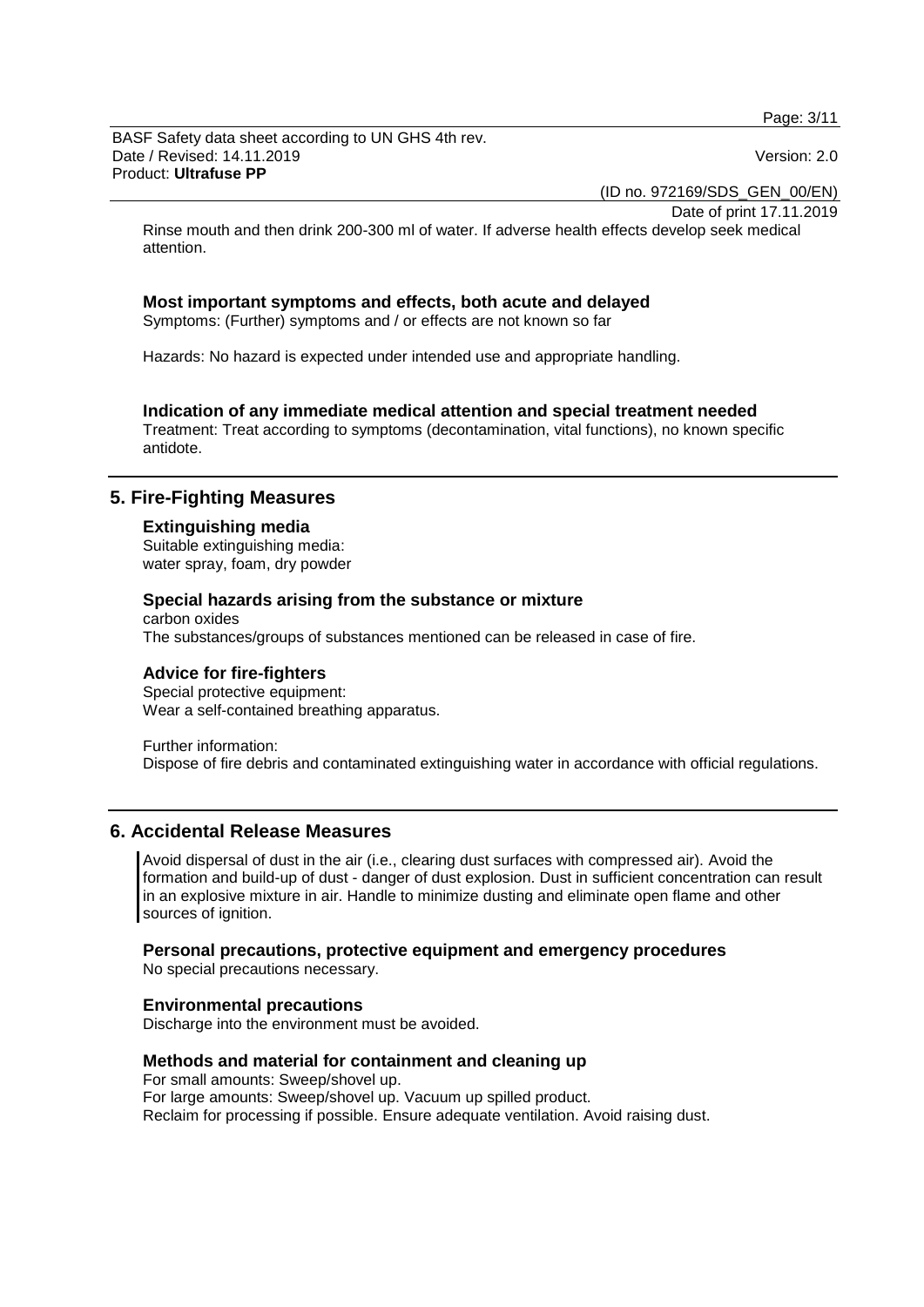Page: 4/11

BASF Safety data sheet according to UN GHS 4th rev. Date / Revised: 14.11.2019 Version: 2.0 Product: **Ultrafuse PP**

(ID no. 972169/SDS\_GEN\_00/EN)

Date of print 17.11.2019

# **7. Handling and Storage**

## **Precautions for safe handling**

Avoid inhalation of dusts/mists/vapours. Ensure adequate ventilation. Provide suitable exhaust ventilation at the drying process and in the area surrounding the melt outlet of processing machines. Keep away from sources of ignition - No smoking. Take precautionary measures against static discharges. Avoid the formation and deposition of dust.

Protection against fire and explosion:

The product is not an oxidizer, not self-combustible and not explosive. Avoid dust formation. Dust in sufficient concentration can result in an explosive mixture in air. Handle to minimize dusting and eliminate open flame and other sources of ignition.

# **Conditions for safe storage, including any incompatibilities**

Suitable materials for containers: High density polyethylene (HDPE), Low density polyethylene (LDPE), Paper/Fibreboard

Storage stability: Protect against moisture.

The product properties may change negatively with prolonged exposure to low temperature or frost. Damage by exceeding the maximum temperature is not reversible.

# **8. Exposure Controls/Personal Protection**

# **Control parameters**

Components with occupational exposure limits

No occupational exposure limits known.

# **Exposure controls**

#### Personal protective equipment

Respiratory protection:

Breathing protection if breathable aerosols/dust are formed. Wear respiratory protection if ventilation is inadequate. Particle filter with medium efficiency for solid and liquid particles (e.g. EN 143 or 149, Type P2 or FFP2)

Hand protection: Use additional heat protection gloves when handling hot molten masses (EN 407), e.g. of textile or leather.

Eye protection: Safety glasses with side-shields (frame goggles) (e.g. EN 166)

Body protection: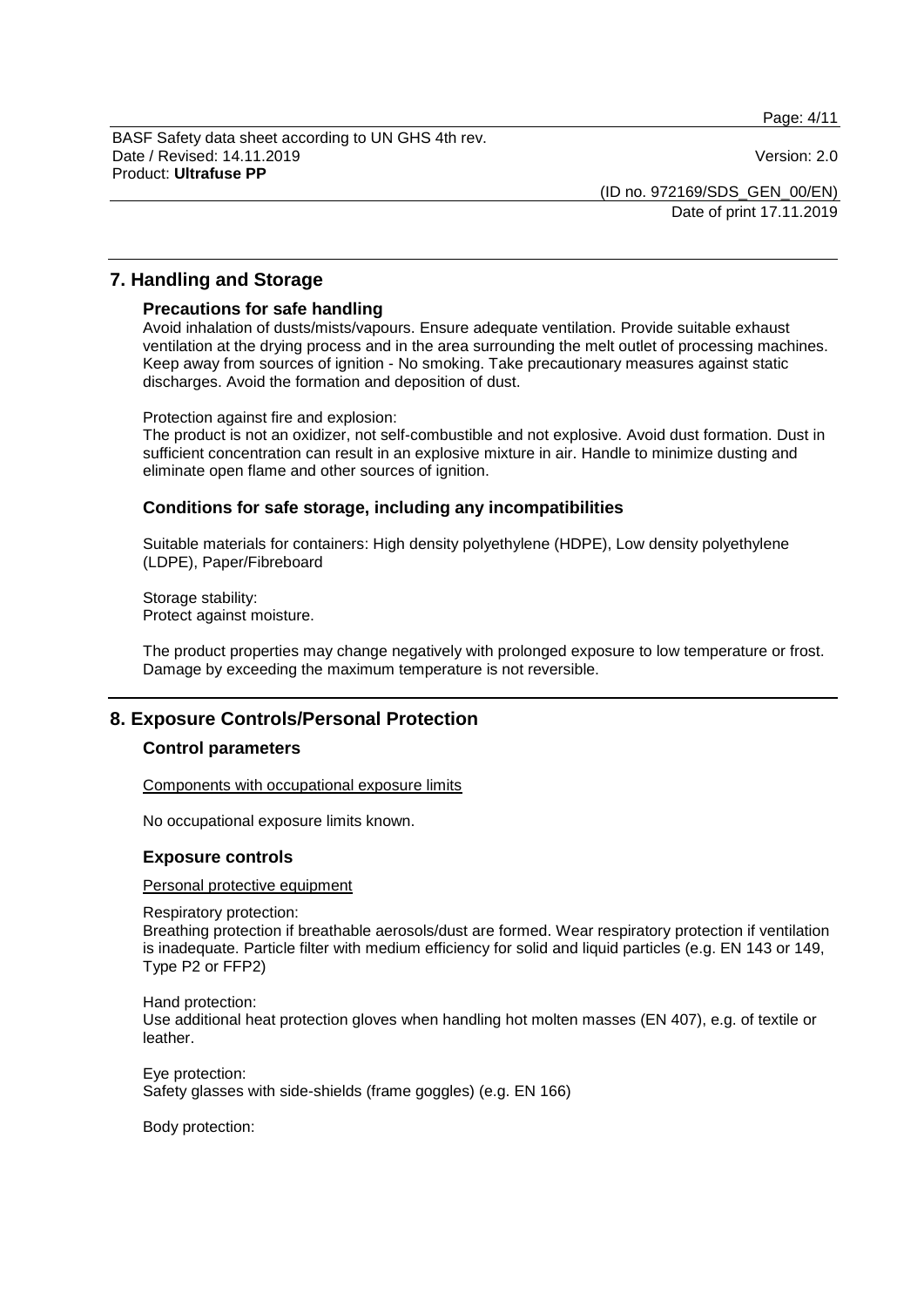Page: 5/11

BASF Safety data sheet according to UN GHS 4th rev. Date / Revised: 14.11.2019 **Version: 2.0** Product: **Ultrafuse PP**

(ID no. 972169/SDS\_GEN\_00/EN)

Date of print 17.11.2019

Body protection must be chosen depending on activity and possible exposure, e.g. apron, protecting boots, chemical-protection suit (according to EN 14605 in case of splashes or EN ISO 13982 in case of dust).

#### General safety and hygiene measures

Wear protective clothing to prevent contact during mechanical processing and/or hot melt conditions. Store work clothing separately. Hands and/or face should be washed before breaks and at the end of the shift.

# **9. Physical and Chemical Properties**

# **Information on basic physical and chemical properties**

| Form:                                               | filament                                                                               |
|-----------------------------------------------------|----------------------------------------------------------------------------------------|
| Colour:                                             | natural                                                                                |
| Odour:                                              | odourless                                                                              |
| Odour threshold:                                    |                                                                                        |
|                                                     | not applicable                                                                         |
| pH value:                                           |                                                                                        |
|                                                     | not applicable                                                                         |
| Melting point:                                      | 220 - 240 °C                                                                           |
| softening point:                                    | 105 °C                                                                                 |
| Boiling point:                                      |                                                                                        |
|                                                     | not applicable                                                                         |
| Flash point:                                        |                                                                                        |
|                                                     | not applicable                                                                         |
| Evaporation rate:                                   |                                                                                        |
|                                                     | The product is a non-volatile solid.                                                   |
| Flammability:                                       | not flammable                                                                          |
| Lower explosion limit:                              |                                                                                        |
|                                                     | For solids not relevant for                                                            |
|                                                     | classification and labelling.                                                          |
| Upper explosion limit:                              |                                                                                        |
|                                                     | For solids not relevant for                                                            |
|                                                     | classification and labelling.                                                          |
| Ignition temperature:                               |                                                                                        |
|                                                     | not applicable                                                                         |
| Vapour pressure:                                    |                                                                                        |
|                                                     | not applicable                                                                         |
| Relative density:                                   | 1,05                                                                                   |
| Relative vapour density (air):                      |                                                                                        |
|                                                     | not applicable                                                                         |
| Solubility in water:                                | insoluble                                                                              |
| Partitioning coefficient n-octanol/water (log Kow): |                                                                                        |
|                                                     | not applicable                                                                         |
|                                                     | Thermal decomposition: No decomposition if stored and handled as prescribed/indicated. |
|                                                     | Prolonged thermal loading can result in products of degradation being                  |
|                                                     | given off.                                                                             |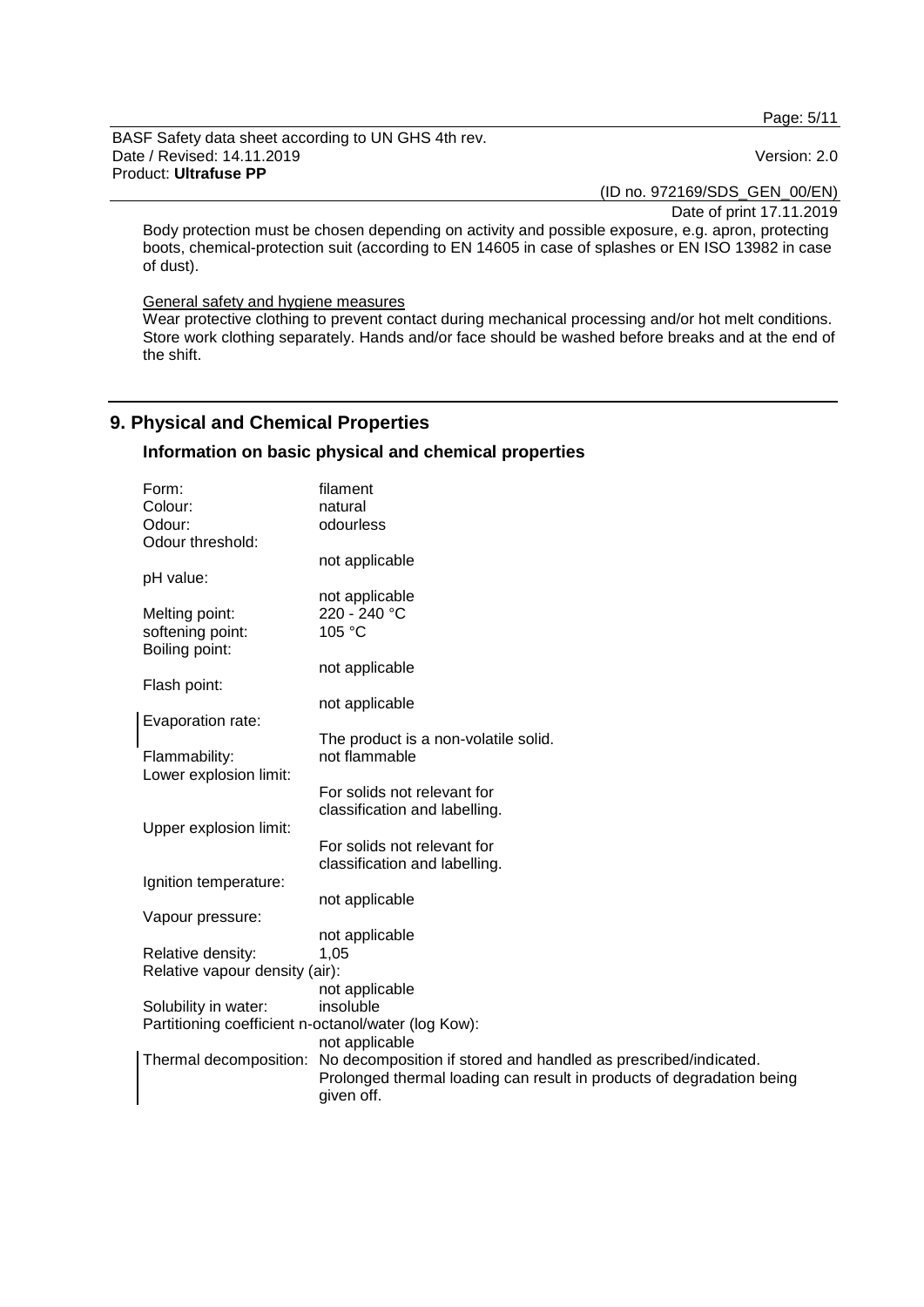Page: 6/11

BASF Safety data sheet according to UN GHS 4th rev. Date / Revised: 14.11.2019 Version: 2.0 Product: **Ultrafuse PP**

(ID no. 972169/SDS\_GEN\_00/EN)

Date of print 17.11.2019

Viscosity, dynamic:

not applicable Explosion hazard: Fire promoting properties: not fire-propagating

# **Other information**

Self heating ability: It is not a substance capable of spontaneous heating.

# **10. Stability and Reactivity**

#### **Reactivity**

No hazardous reactions if stored and handled as prescribed/indicated.

Corrosion to metals: No corrosive effect on metal.

# **Chemical stability**

The product is stable if stored and handled as prescribed/indicated.

# **Possibility of hazardous reactions**

No hazardous reactions when stored and handled according to instructions.

# **Conditions to avoid**

Avoid dust formation. Avoid deposition of dust.

## **Incompatible materials**

Substances to avoid: oxidizing agents

# **Hazardous decomposition products**

Thermal decomposition products: Prolonged thermal loading can result in products of degradation being given off.

# **11. Toxicological Information**

# **Information on toxicological effects**

#### Acute toxicity

Assessment of acute toxicity: Virtually nontoxic after a single ingestion. Virtually nontoxic by inhalation. Virtually nontoxic after a single skin contact.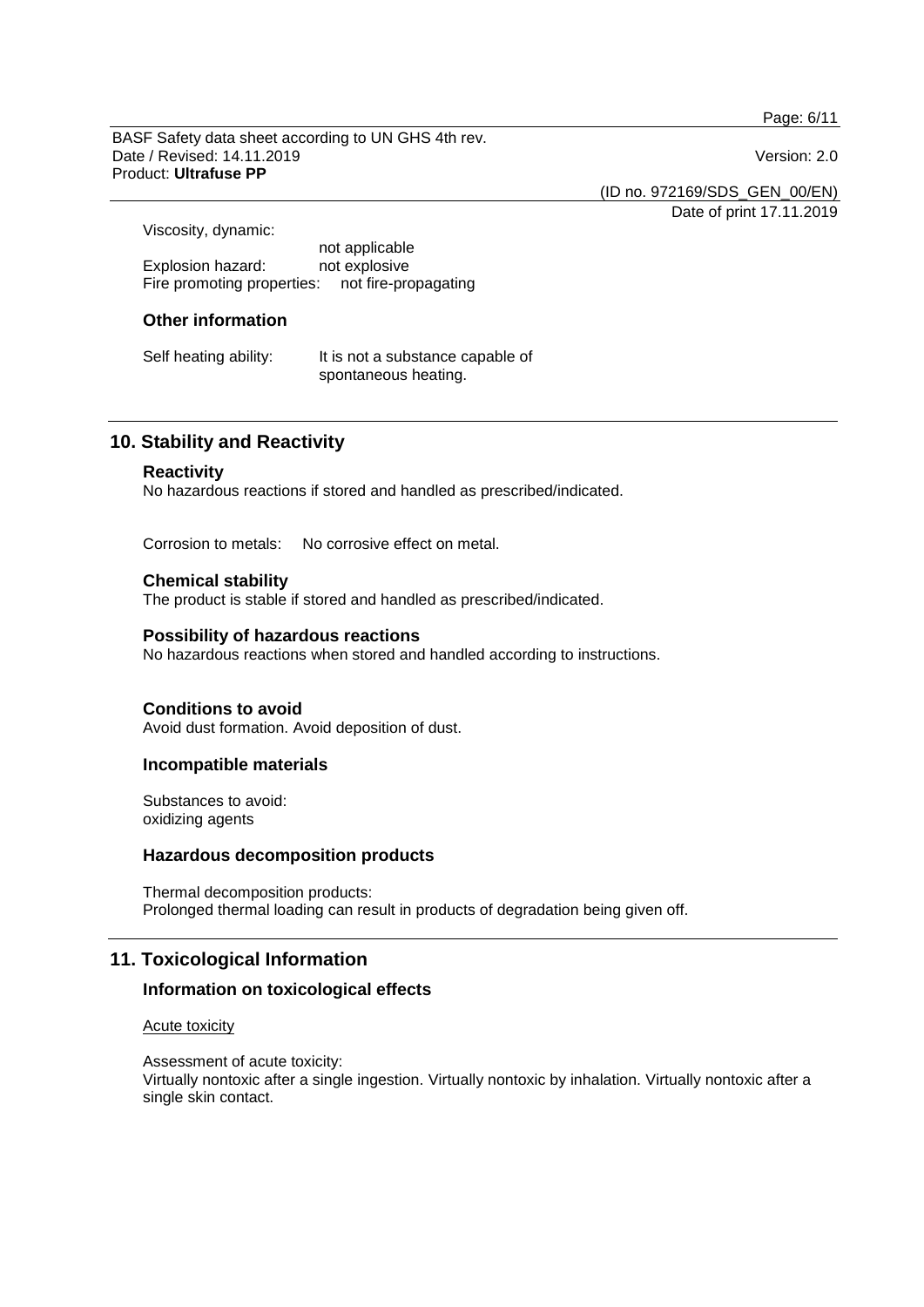Page: 7/11

#### BASF Safety data sheet according to UN GHS 4th rev. Date / Revised: 14.11.2019 Version: 2.0 Product: **Ultrafuse PP**

(ID no. 972169/SDS\_GEN\_00/EN)

Date of print 17.11.2019

Experimental/calculated data: (oral):No applicable information available.

(by inhalation):The inhalation of dusts represents a potential acute hazard.

(dermal):No applicable information available.

## Irritation

Experimental/calculated data: Skin corrosion/irritation: May cause mechanical irritation.

Serious eye damage/irritation: May cause mechanical irritation.

## Respiratory/Skin sensitization

#### Assessment of sensitization:

The chemical structure does not suggest a sensitizing effect. The product has not been tested. The statement has been derived from substances/products of a similar structure or composition.

## Germ cell mutagenicity

#### Assessment of mutagenicity:

The chemical structure does not suggest a specific alert for such an effect. The product has not been tested. The statement has been derived from substances/products of a similar structure or composition.

#### **Carcinogenicity**

#### Assessment of carcinogenicity:

The chemical structure does not suggest a specific alert for such an effect. The product has not been tested. The statement has been derived from substances/products of a similar structure or composition.

#### Reproductive toxicity

#### Assessment of reproduction toxicity:

The chemical structure does not suggest a specific alert for such an effect. The product has not been tested. The statement has been derived from substances/products of a similar structure or composition.

#### Developmental toxicity

# Assessment of teratogenicity:

The chemical structure does not suggest a specific alert for such an effect. The product has not been tested. The statement has been derived from substances/products of a similar structure or composition.

#### Specific target organ toxicity (single exposure)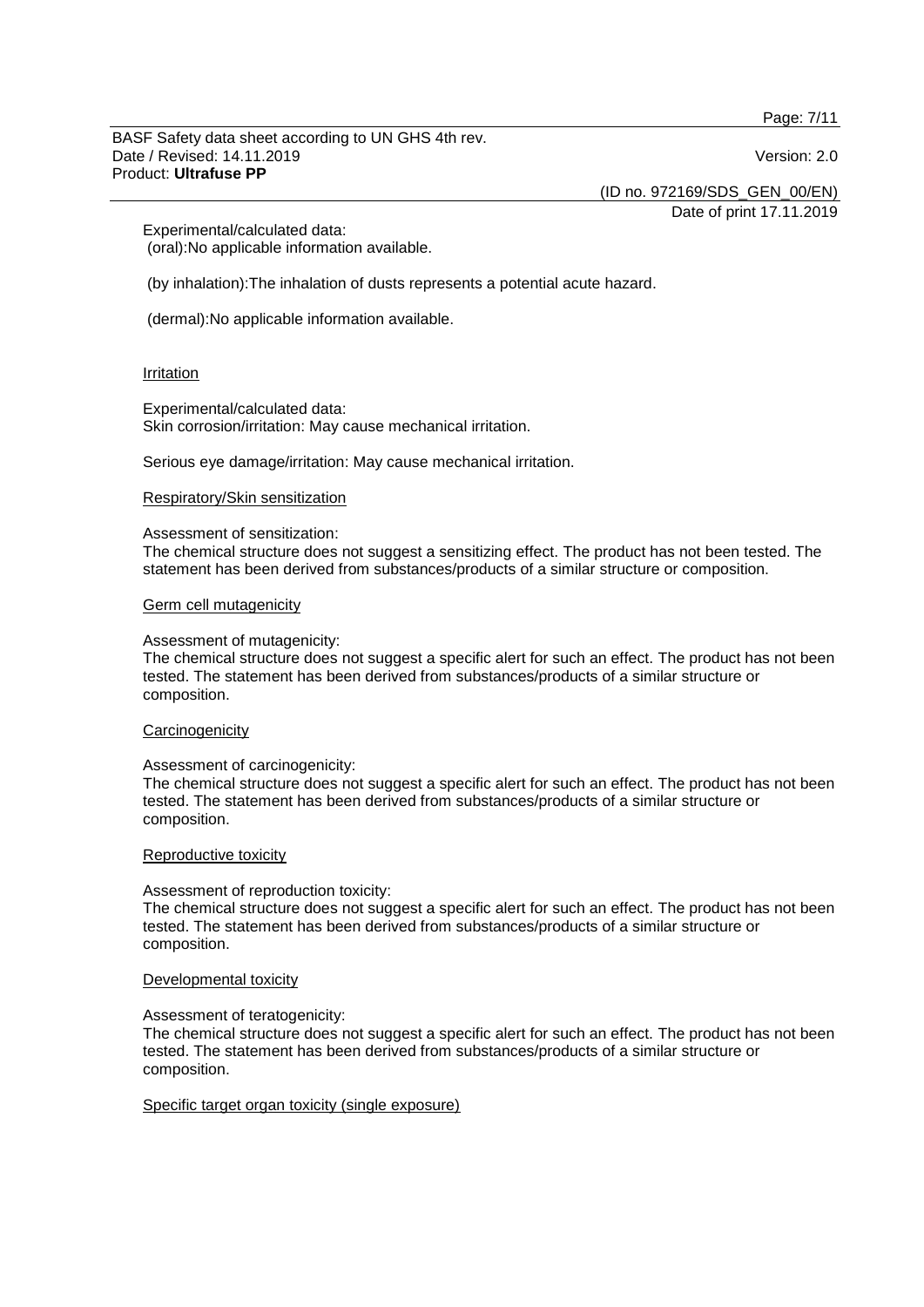Page: 8/11

BASF Safety data sheet according to UN GHS 4th rev. Date / Revised: 14.11.2019 Version: 2.0 Product: **Ultrafuse PP**

(ID no. 972169/SDS\_GEN\_00/EN)

Date of print 17.11.2019

#### Assessment of STOT single:

Based on the available information there is no specific target organ toxicity to be expected after a single exposure.

Remarks: The product has not been tested. The statement has been derived from the structure of the product.

## Repeated dose toxicity and Specific target organ toxicity (repeated exposure)

## Assessment of repeated dose toxicity:

Repeated exposure to the substance by dermal administration leads to effects similar to those found after single exposure. Repeated exposure to the substance by inhalative administration leads to effects similar to those found after single exposure. Repeated exposure to the substance by oral administration leads to effects similar to those found after single exposure. The product has not been tested. The statement has been derived from substances/products of a similar structure or composition.

#### Aspiration hazard

No aspiration hazard expected.

## Other relevant toxicity information

The product has not been tested. The statement has been derived from substances/products of a similar structure or composition.

# **12. Ecological Information**

# **Toxicity**

Assessment of aquatic toxicity:

There is a high probability that the product is not acutely harmful to aquatic organisms. Based on long-term (chronic) toxicity study data, the product is very likely not harmful to aquatic organisms. The product has not been tested.

# **Persistence and degradability**

Assessment biodegradation and elimination (H2O): Experience shows this product to be inert and non-degradable. The product has not been tested.

# **Bioaccumulative potential**

Assessment bioaccumulation potential: The product has not been tested.

# **Mobility in soil**

Assessment transport between environmental compartments: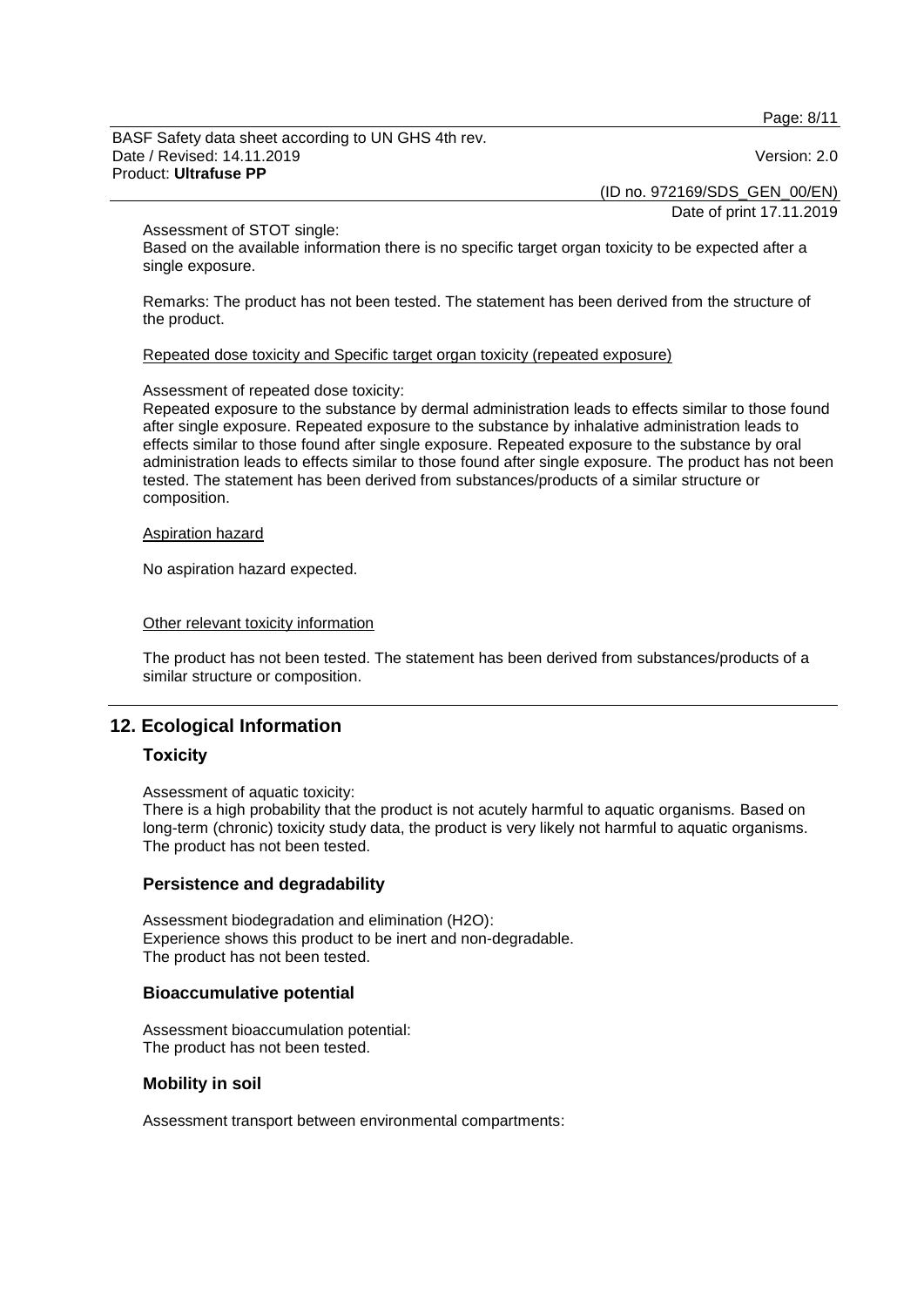Page: 9/11

BASF Safety data sheet according to UN GHS 4th rev. Date / Revised: 14.11.2019 Version: 2.0 Product: **Ultrafuse PP**

(ID no. 972169/SDS\_GEN\_00/EN)

Date of print 17.11.2019

Adsorption in soil: Adsorption to solid soil phase is expected.

# **Other adverse effects**

The product does not contain substances that are listed in Annex I of Regulation (EC) 2037/2000 on substances that deplete the ozone layer.

# **13. Disposal Considerations**

# **Waste treatment methods**

Dispose of in accordance with national, state and local regulations.

Contaminated packaging: Dispose of in accordance with national, state and local regulations.

# **14. Transport Information**

#### **Land transport**

ADR

|                             | Not classified as a dangerous good under transport regulations |
|-----------------------------|----------------------------------------------------------------|
| UN number:                  | Not applicable                                                 |
| UN proper shipping name:    | Not applicable                                                 |
| Transport hazard class(es): | Not applicable                                                 |
| Packing group:              | Not applicable                                                 |
| Environmental hazards:      | Not applicable                                                 |
| Special precautions for     | None known                                                     |
| user                        |                                                                |
|                             |                                                                |

RID

|                                            | Not classified as a dangerous good under transport regulations |
|--------------------------------------------|----------------------------------------------------------------|
| UN number:                                 | Not applicable                                                 |
| UN proper shipping name:                   | Not applicable                                                 |
| Transport hazard class(es): Not applicable |                                                                |
| Packing group:                             | Not applicable                                                 |
| Environmental hazards:                     | Not applicable                                                 |
| Special precautions for                    | None known                                                     |
| user                                       |                                                                |

**Inland waterway transport** ADN

Not classified as a dangerous good under transport regulations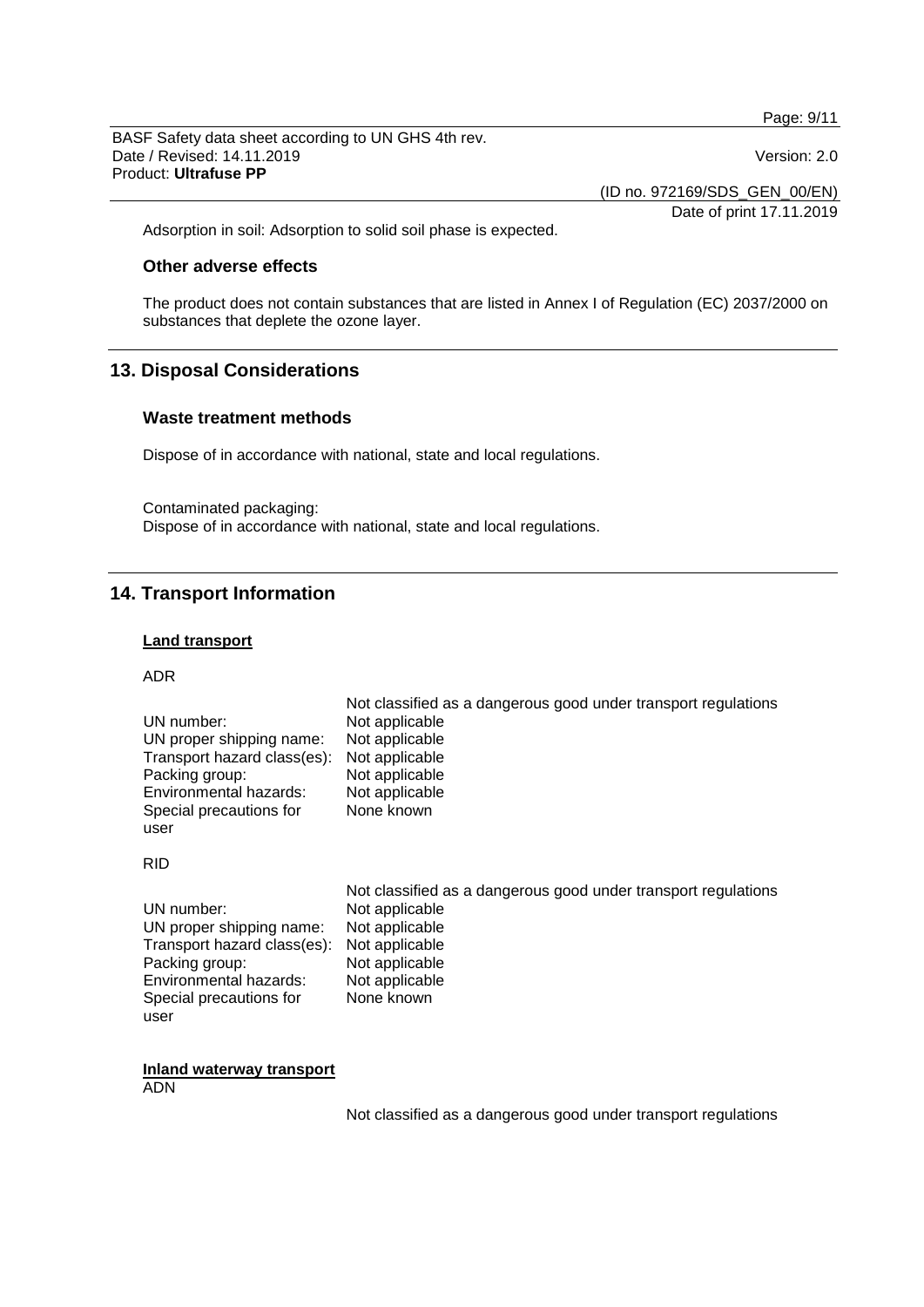Page: 10/11

BASF Safety data sheet according to UN GHS 4th rev. Date / Revised: 14.11.2019 **Version: 2.0** Product: **Ultrafuse PP**

(ID no. 972169/SDS\_GEN\_00/EN)

Date of print 17.11.2019

UN number: Not applicable<br>UN proper shipping name: Not applicable UN proper shipping name: Not applicable<br>Transport hazard class(es): Not applicable Transport hazard class(es):<br>Packing group: Not applicable<br>Not applicable Environmental hazards: Special precautions for user: None known

Transport in inland waterway vessel Not evaluated

# **Sea transport**

#### IMDG

|                                            | Not classified as a dangerous good under transport regulations |
|--------------------------------------------|----------------------------------------------------------------|
| UN number:                                 | Not applicable                                                 |
| UN proper shipping name:                   | Not applicable                                                 |
| Transport hazard class(es): Not applicable |                                                                |
| Packing group:                             | Not applicable                                                 |
| Environmental hazards:                     | Not applicable                                                 |
| Special precautions for                    | None known                                                     |
| user                                       |                                                                |

#### **Air transport**

# IATA/ICAO

|                             | Not classified as a dangerous good under transport regulations |
|-----------------------------|----------------------------------------------------------------|
| UN number:                  | Not applicable                                                 |
| UN proper shipping name:    | Not applicable                                                 |
| Transport hazard class(es): | Not applicable                                                 |
| Packing group:              | Not applicable                                                 |
| Environmental hazards:      | Not applicable                                                 |
| Special precautions for     | None known                                                     |
| user                        |                                                                |

# **Transport in bulk according to Annex II of MARPOL and the IBC Code**

| Not evaluated |
|---------------|
| Not evaluated |
| Not evaluated |
| Not evaluated |
| Not evaluated |
|               |